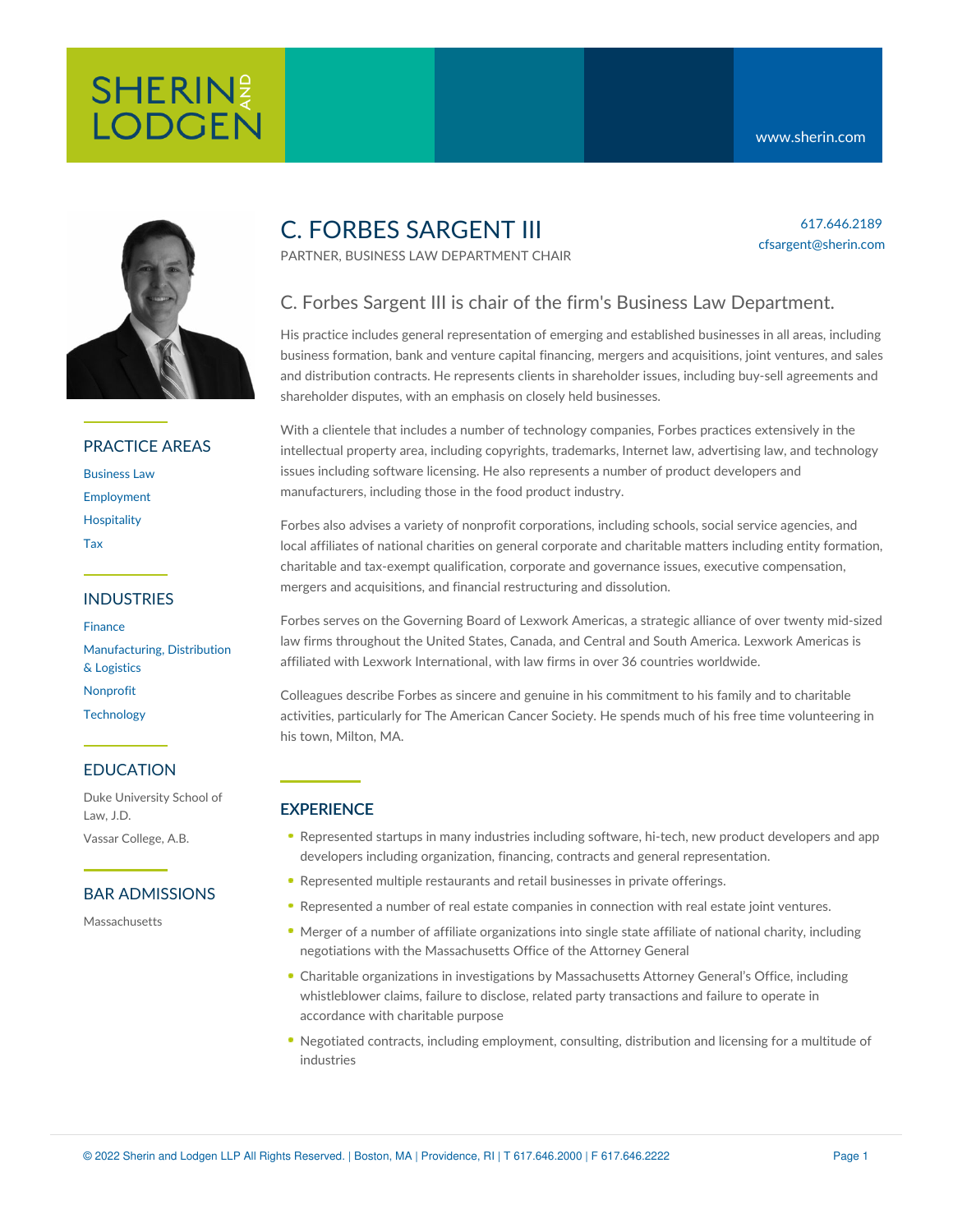## ACCOLADES

- Included in Massachusetts *Super Lawyers*
- Martindale-Hubbell Peer Review Rated: A/V Preeminent®

## SPEAKING ENGAGEMENTS

- "Legal Outlook and Pitfalls How Changes to [Employment,](https://www.feiboston.org/events/EventDetails.aspx?id=1487790) Corporate & Tax Laws Impact Your Business," panelist, FEI, March 17, 2021
- "[Massachusetts'](https://www.sherin.com/firm-news/scott-mcconchie-and-c-forbes-sargent-iii-published-an-article-for-employee-benefit-news-massachusetts-sick-time-law-what-employers-need-to-know/) sick time law: What employers need to know ," *Employee Benefit News*, October 2015
- "Essentials for Building an Effective [Nonprofit](http://www.massnonprofit.org/expert.php?artid=4168&catid=22) Board ," *Wednesday Report*, massnonprofit.org, July 2015
- "President Signs Small Business Financing Legislation," Sherin and Lodgen LLP Client Advisory, April 2012
- "Employment Law in [Massachusetts:](https://www.sherin.com/wp-content/uploads/sh_files/News/MHP%20Out%20of%20State1.pdf) What Out-of-Staters Need to Know ," Sherin and Lodgen LLP Client Advisory, August 2011
- "Going Green: A guide for solar success," speaker, AICUM Fall Symposium, October 2010
- "Massachusetts Data Privacy Regulations to Take Effect on March 1, 2010," with Suzanne D. Wann, Sherin and Lodgen LLP client advisory, January 2010
- "The Pros and Cons of Affiliations and Mergers: Look before You Leap,"Massachusetts Nonprofit Network/Associated Grant Makers 2009 Conference, November 2009
- "In tough [economy,](http://newenglandinhouse.com/2009/07/31/in-tough-economy-charity-can-begin-at-the-office/) charity can begin at the office ," *New England In-House*, with Michael M. Sullivan, July 2009
- "Non-Competes: Will the Challenging Economy Lead to Change in the Law?," *The Commonwealth Institute Newsletter*, April 2009
- "When Employment Law Goes Criminal: Practical Advice for Addressing Criminal Conduct in the Workplace," speaker, Massachusetts Continuing Legal Education seminar, September 2008
- Author of several articles for *Boston Bar Journal* regarding fiduciary duties of major shareholders in closely held corporations
- Has lectured for Massachusetts Center for Legal Education in the area of tort and contract issues pertaining to privacy and the Internet

#### **MEMBERSHIPS**

- **Boston Bar [Association](http://www.bostonbar.org/)**
- **· Lexwork Americas**

### COMMUNITY INVOLVEMENT

- **American Cancer Society** 
	- **Former Director**
	- **Former State Fundraising Chairman**
- Executive Committee of Junior Achievement of Eastern Massachusetts
	- Former director and Member